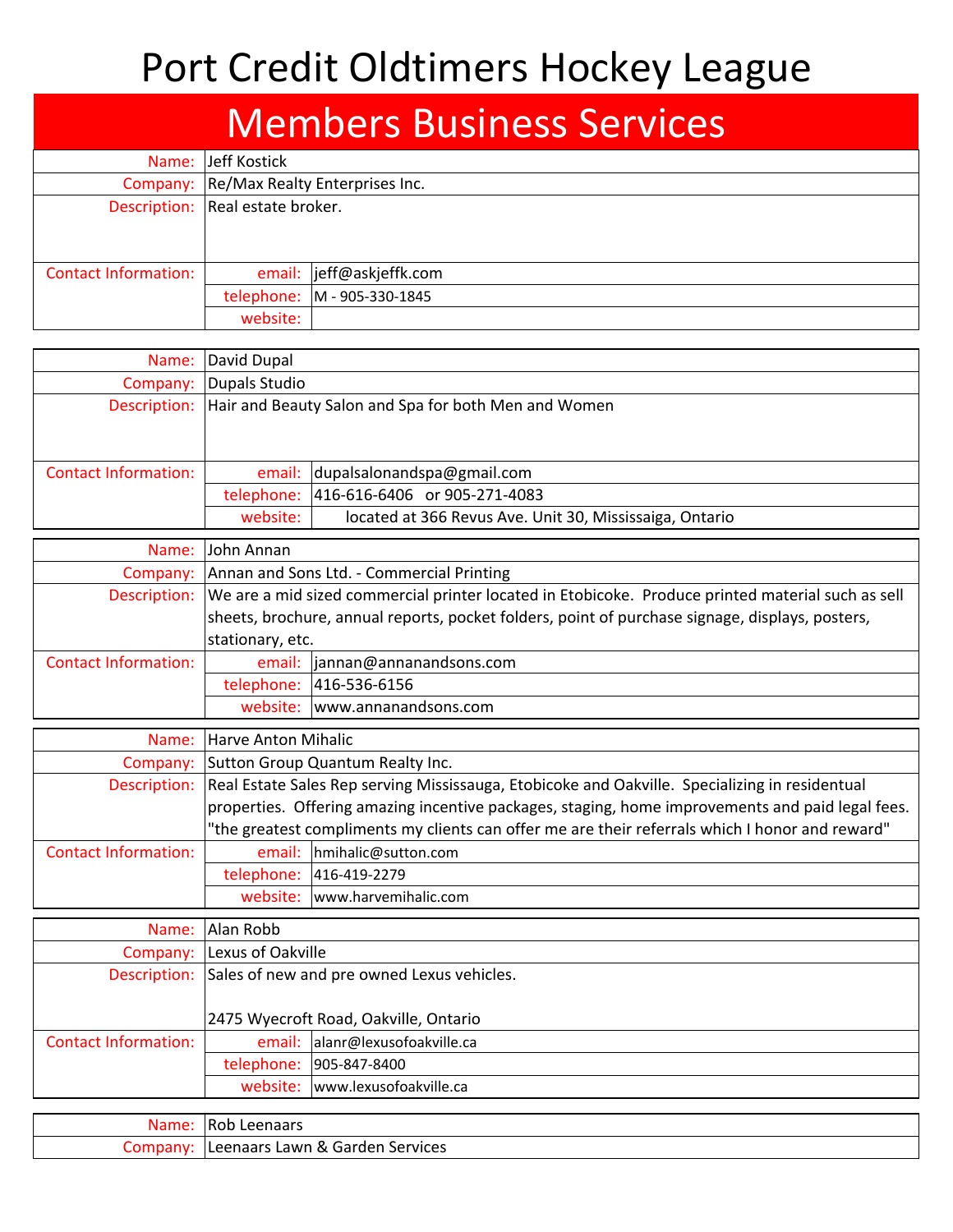## Port Credit Oldtimers Hockey League

#### **Members Business Services** Description: Specializing in all aspects of outdoor living including gardens, patios, ponds & poolscapes. We build decks and fencing, are experts in driveway paving, repair and lawn maintenance, spring and fall clean up and snow removal. Contact Information: email: leenaarslawnandgarden@bellnet.ca telephone: 416-577-9445 website: www.leenaars.ca

| Name:                       | Gary Julius                                       |                                                                 |  |  |
|-----------------------------|---------------------------------------------------|-----------------------------------------------------------------|--|--|
| Company:                    | Real Estate & Telecommunications                  |                                                                 |  |  |
|                             |                                                   | Description: Let 35 years in real estate handle your next move. |  |  |
|                             | For all your telecommunications needs contact me. |                                                                 |  |  |
|                             |                                                   |                                                                 |  |  |
| <b>Contact Information:</b> |                                                   | email:  gary julius@yahoo.ca                                    |  |  |
|                             |                                                   | telephone:  905-896-3333 416-660-7190                           |  |  |
|                             | website:                                          | www.garyjulius.com<br>www.greywolfbiz.acndirect.com             |  |  |

| Name:                       |            |  |
|-----------------------------|------------|--|
| Company:                    |            |  |
| Description:                |            |  |
|                             |            |  |
|                             |            |  |
| <b>Contact Information:</b> | email:     |  |
|                             | telephone: |  |
|                             | website:   |  |

| Name:                       |            |  |
|-----------------------------|------------|--|
|                             |            |  |
| Company:                    |            |  |
| Description:                |            |  |
|                             |            |  |
| <b>Contact Information:</b> | email:     |  |
|                             | telephone: |  |
|                             | website:   |  |

| Name:                |        |  |
|----------------------|--------|--|
| Company:             |        |  |
| Description:         |        |  |
|                      |        |  |
| Contact Information: | email: |  |